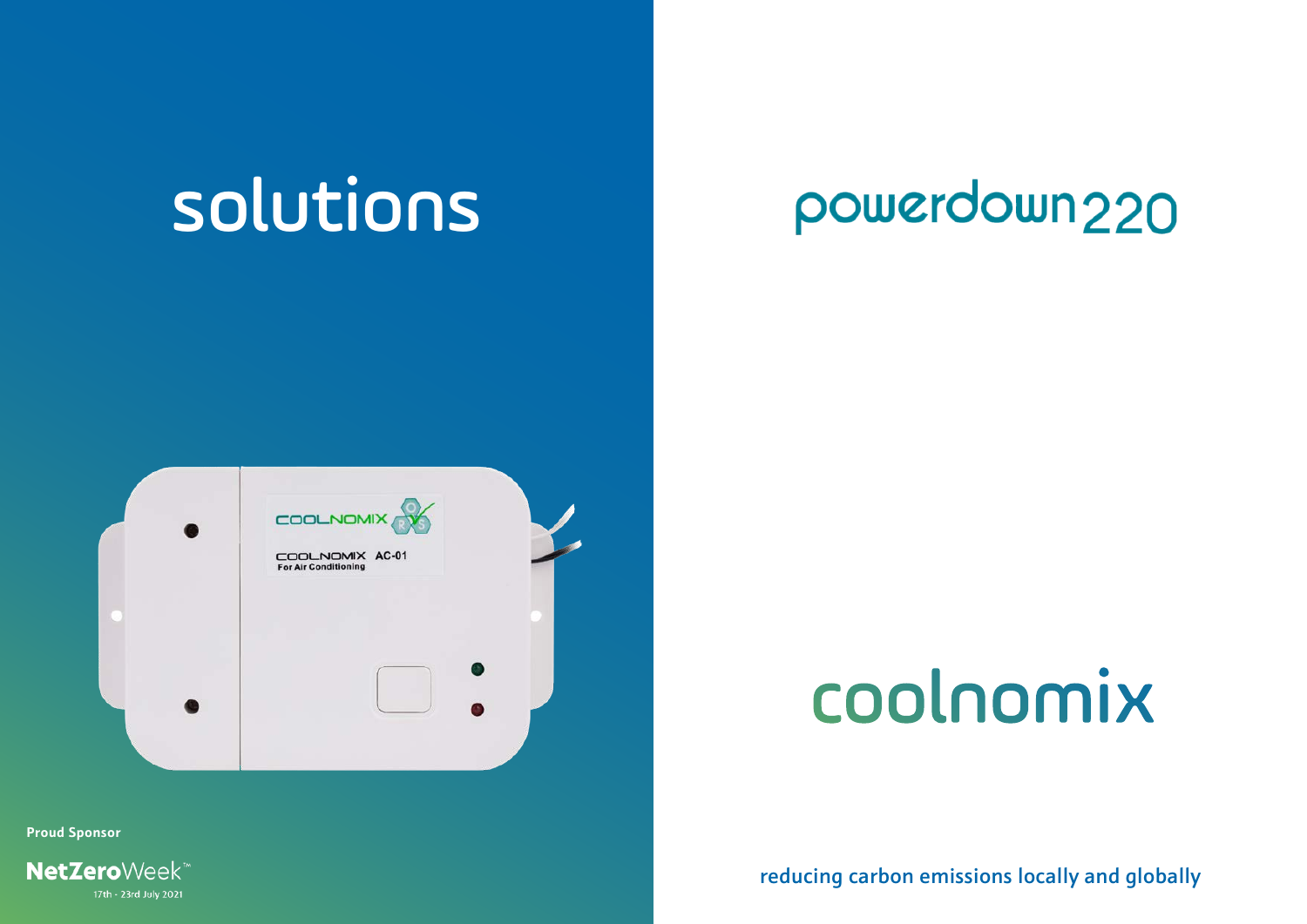# **Coolnomix**

#### **Stay cool, save money and reduce your business' carbon emissions**

We can deliver up to 40% electricity savings without getting hot

We help businesses to make big energy and carbon savings without changing cooling needs so that your building users are kept comfortable, equipment stays cool and your produce remains chilled.

COOLNOMIX is British designed technology that is maintenance free and can be easily installed by our qualified engineers with no disruption to your operation. You can expect up to 40% energy saving on your air-conditioning and up to 30% on your refrigeration without your cooling output being affected.

**Reduce the energy consumption of your air-conditioning and refrigeration without affecting the output you need**





# **Applications**

#### Air-Conditioning

- Commercial split type air-conditioners e.g. wall-mounted and cassette based
- Package based and double expansion DX units up to the largest sizes
- Ducted air-conditioners with AHUs
- Inverter based VRV and VRF air-conditioners

#### **Refrigeration**

- Industrial refrigerators used in the manufacturing sector e.g. food processing and pharmaceuticals
- Walk-in refrigerators used in the food and beverage sector
- Retail sector refrigerators e.g. vegetable and dairy display units, cold drink cabinets, wine warehousing refrigeration



- Cooling • Data Centres
- Comms Rooms
- 
- Server Rooms

### **World beating energy and carbon savings**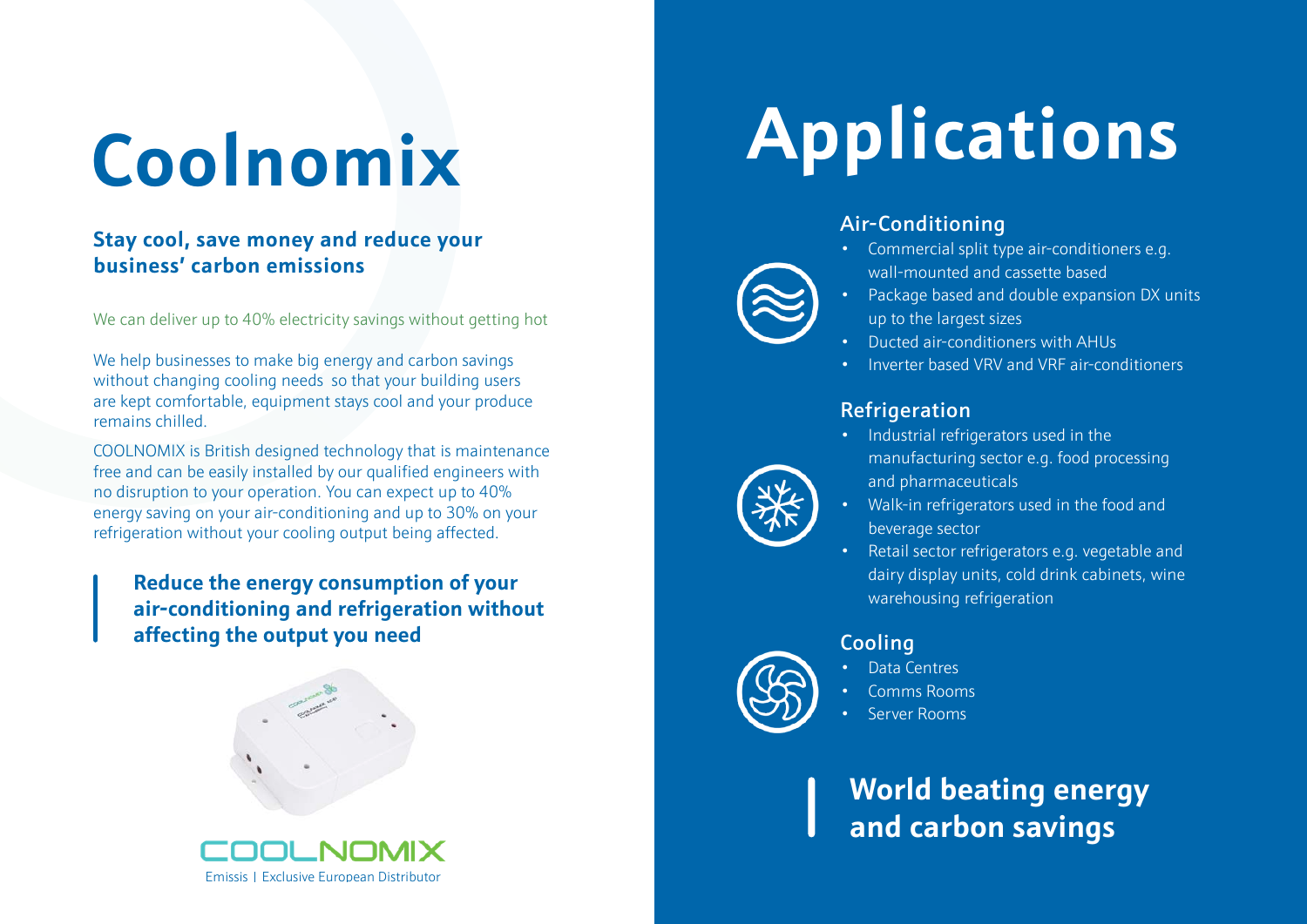# **Technical**

In most air-conditioning applications, a lot of energy is wasted because the unit's compressor (the main running cost component) runs much longer than is needed. Using our patented process called Optimized Refrigerant Supply® (ORS®) the advanced COOLNOMIX® control device reduces the run-time of the cooling system compressor, therefore, reducing electricity consumption even in the most demanding high and humid environments.

The COOLNOMIX® ORS® technology uses two temperature sensors in an algorithmic energy trading control arrangement to monitor the thermodynamic (room or space temperature) and the hydraulic (refrigerant supply) performance of the connected air-conditioning or refrigeration system.

In operation, this algorithmic energy trading approach first uses the room or space temperature sensor to ensure that a required setpoint has been achieved. Subsequently, this temperature sensor ensures that the space is maintained within +/-0.5°C (+/-0.9°F) of the required setpoint. Meanwhile, a second temperature sensor connected to the indoor evaporator coil is used to identify when the compressor has done its useful hydraulic work in producing a supply of high-pressure liquid refrigerant. Using the built-in algorithmic energy trading control, the COOLNOMIX® ORS® advanced system then starts and stops the compressor at appropriate times to optimise running costs.

#### In operation COOLNOMIX delivers

- Does not affect the air-conditioning unit as it is installed inline with the thermostat and provides more accurate temperature control.
- Responds dynamically to any change in heat load optimisation of the running time of the compressor to minimise energy consumption
- Outstanding energy savings, even on the largest and most modern inverter-based cooling technologies
- A rapid return on investment, paybacks are typically within 12 months
- Reduced carbon emissions